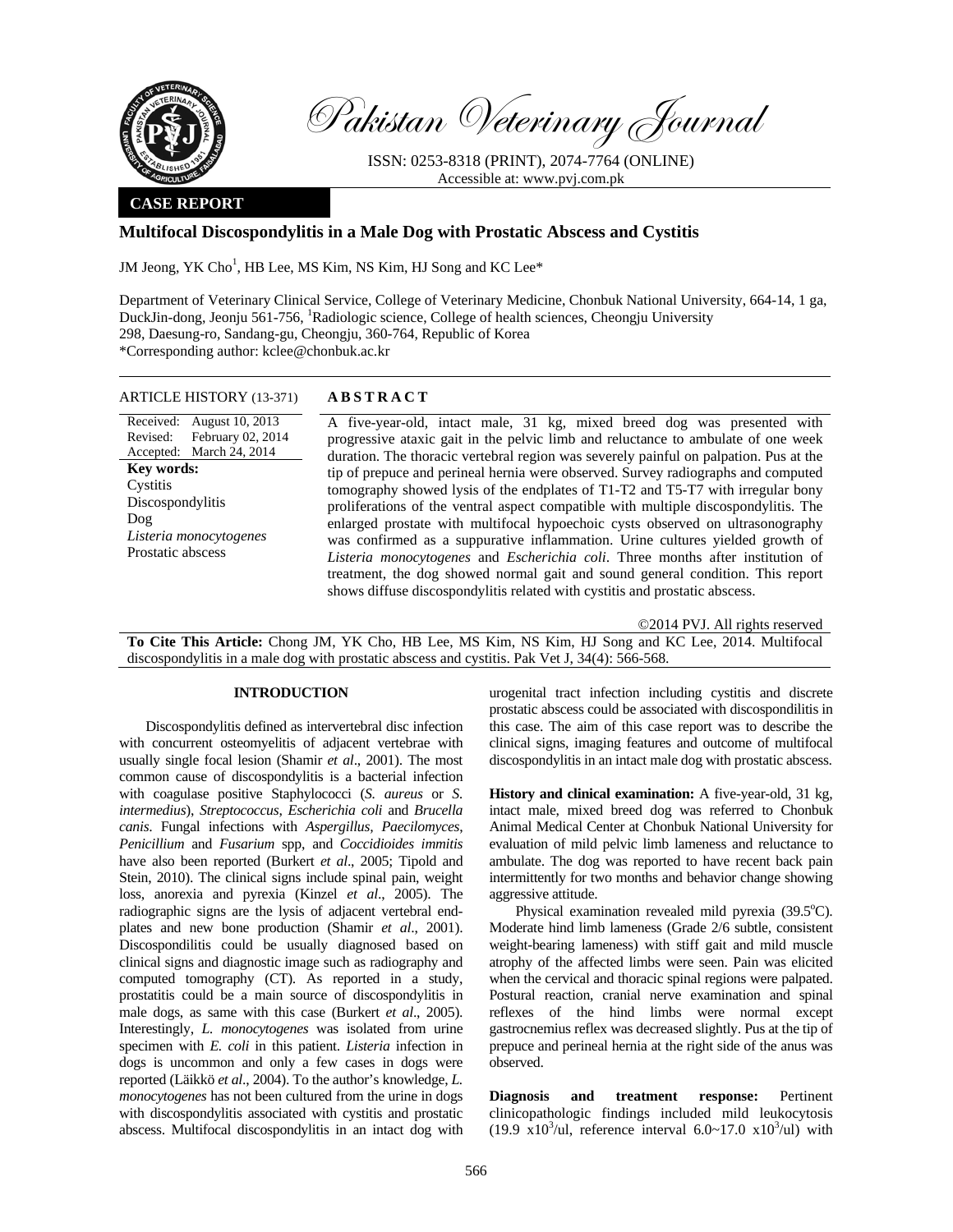neutrophilia, monocytosis, lymphopenia and mild hypercalcemia (12.1 mg/dl, reference interval 7.7- 11.0mg/dl). Discospondylitis, physitis, spondylitis and Wobbler syndrome were included in the initial differential list. Diagnostic imaging study with radiography was carried initially, and CT study was performed for further evaluation of musculoskeletal system of cranial and thoracic spinal region and ultrasonography was carried out for abdominal abnormalities including urogenital tract disorder followed by laboratory examination.

The radiographs including thoracic and lumbar spine with coxofemoral joint were planned to differentiate the spinal diseases. There were irregular bony proliferations of the ventral aspect of T1-2 and T4-7 symmetrically (Fig. 1). The ventral aspect of the caudal endplate of T1, the ventral aspect of the cranial and caudal endplate of T2, the cranial endplate of T3 and the endplates of T5-7 had irregular lysis. Ventral endplate regions of T5-7 were fused. The lumbar spine and coxofemoral joint remained intact. In the abdominal radiograph, the urinary bladder was displaced cranially and prostate was enlarged slightly. A CT examination of the thoracic spine was performed to confirm the formation of thoracic vertebrae. Computed tomography study was performed with 120kVp, 80mA and 3mm slice thickness. The irregular bony proliferation across the ventral aspect of the T1-2 and T4-7 was seen markedly. Irregular bony lysis of T1-2, T5-7 adjacent vertebral end plates was observed (Fig. 2). We narrowed the differential list down to discospondylitis because these radiographic findings and CT findings were most consistent with the disease. Abdominal ultrasonography was performed to identify urinary tract infection which is the most common cause of the discospondylitis. The generalized wall thickening of the mildly distended urinary bladder was evident (5mm) and filled with cellular fluid. The prostate was enlarged and multifocal hypoechoic cysts were observed (Fig. 3).

Urine specimen, collected by cystocentesis, was analyzed and cultured, and ultrasound guided aspiration of the prostate was performed. A urine sediment microscopy revealed large amount of neutrophils and a few rod-shape bacteria. Urine culture presented growth of *E. coli* and a growth of *L. monocytogenes* in a mixed culture of sparse growth was found. The bacterium was identified on the basis of cell shape, Gram reaction, hemolytic reaction on horse blood agar, tumbling motility at 20°C, fermentation of glucose, rhamnose, lactose, maltose, saccarose, xylose and mannitol, hydrolysis of esculine and production of catalase.

The pus from the prostate byultrasound guided aspiration uncovered suppurative inflammation by the same bacteria, *L. monocytogenes and E. coli,* as from the urine sample. The blood culture did not demonstrate any evidence or pathogens pertinent to discospondyltis. Based on these findings, a diagnosis of diffuse discospondylitis secondary to urogenital tract infection including prostatic abscess and cystitis was made.

For treatment, antibiotics, Enrofloxain 20mg/kg PO SID and Amoxicillin 15 mg/kg PO BID were administered combined with acupuncture therapy for ten weeks. Meanwhile, castration was performed to resolve the prostatic abscess and perineal hernia was repaired by standard herniorrhaphy. Two weeks after the start of



**Fig. 1:** Lateral radiograph of the thoracic spine at the time of diagnosis. Note the irregular margins and lytic appearance of the caudal endplate of T1-T2 (arrow) and fused region of T5-T7 ventral endplate (white arrow) compatible with discospondylitis. The radiopaque material on the intervertebral foramen between T1-T2, and narrow canal of T5-T7 were seen.



Fig. 2: Transverse images, obtained at the level of T1 vertebral body using a mediastinum window at the level of T1 (A) and a bone window at the same level (B). Note irregular new bone formation at the ventral and lateral surface of the vertebral body.



**Fig. 3:** Transverse ultrasonographic image of prostate obtained at the time of diagnosis. The right lobe of prostate was hypertrophic unilaterally and multifocal irregular anechoic region were observed (asterisk).

treatment, the prostatic abscess was resolved dramatically based on the ultrasonographic findings and few neutrophils and bacteria from urine cytology were observed. Eight weeks after management, the dog still had mild staggering but recovered from the pain and had normal behavior. Three months after treatment, the problems patient had were resolved fully. No abnormalities were identified upon scrutinized inspection including physical and neurologic examination, blood work. Follow up radiographs were made after 2 weeks, 4 weeks and 3 months respectively. There were no noticeable changes except mild sclerosis of the each endplates.